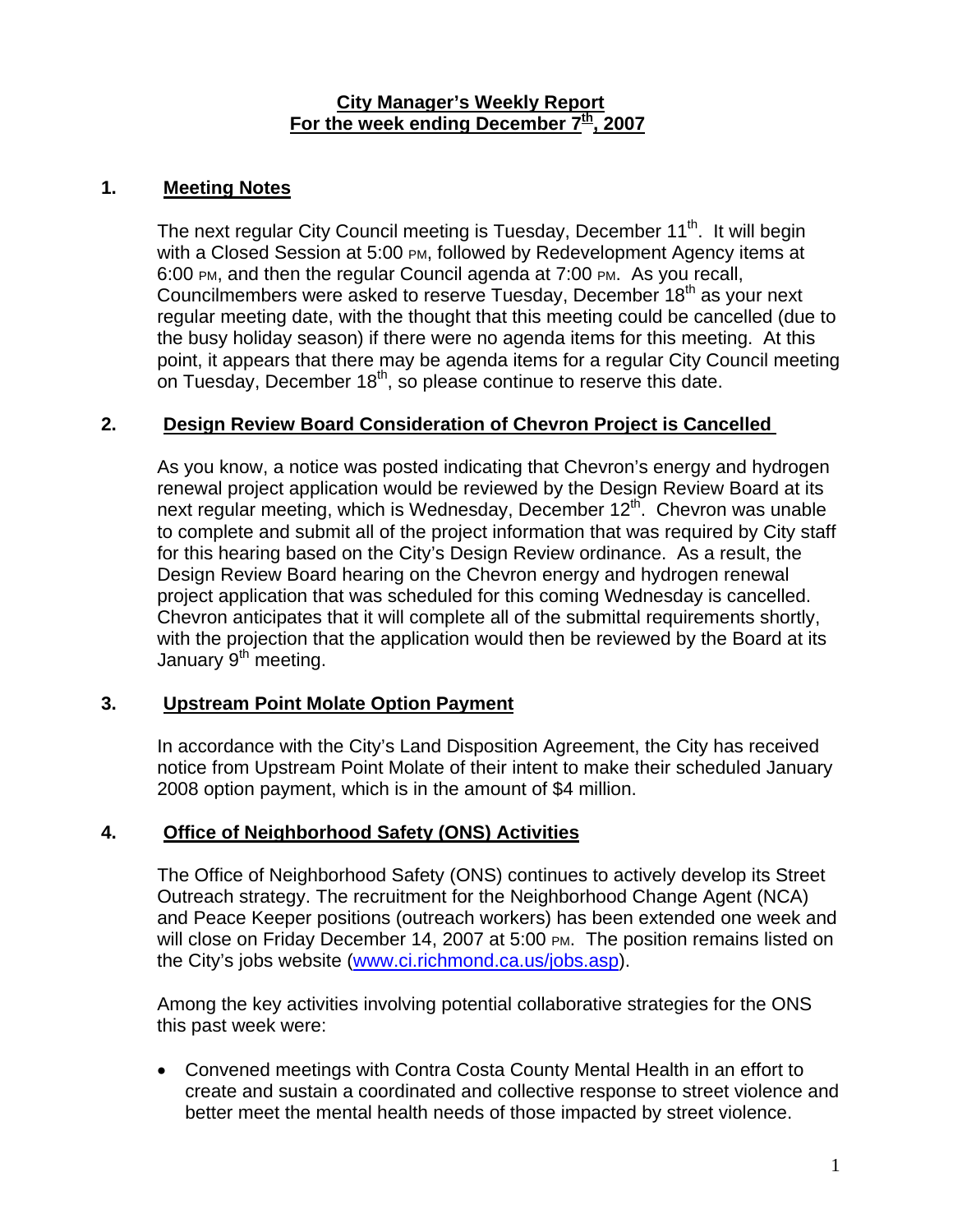- Began the creation of a community-based service provider network to advance effective prevention and intervention measures specifically focused on addressing/responding to street violence and supporting current street level interventions advanced by current community-based leadership.
- Met with the Richmond Code Enforcement Department to begin to identify and establish opportunities for integrating Street Outreach activity with neighborhood response and revitalization activities of the Department.
- Held meetings with various City leaders to discuss the development of strategies to strengthen and expand economic/job development opportunities on behalf of those individuals identified and reached by the City's street outreach activities.
- Briefed the Richmond Chamber of Commerce and the Richmond Workforce Investment Board on the status, activities and priorities of the ONS.

We will continue to keep you informed of these activities.

## **5. CDBG Funds Leveraged for Child Care**

The Redevelopment Agency, the United Way of the Bay Area, and the Richmond Children's Foundation recently collaborated to address child care availability in light of the Contra Costa Child Care Council identifying a service and funding gap for child care subsidies for families who have open Child Protection Services cases. \$54,000 of Richmond's Community Development Block Grant (CDBG) funds have been allocated for January 2008 thru December 2008 to address this problem and, through this collaboration, the United Way of the Bay Area is committing matching funds of additional \$54,000. The combined budget of \$108,000 will preserve child care slots served by the Richmond Children's Foundation, specifically reserved for children from Child Protection Services.

## **6. Update on GRIP**

The City Council recently allocated \$50,000 to support the program of services delivered by the Greater Richmond Interfaith Program (GRIP). After conducting a meeting with representatives from the City of Richmond, Contra Costa County, Private Foundations and the GRIP Board of Directors, the participants determined that a comprehensive program assessment of GRIP was crucial for program survival. The Redevelopment Agency's Community Development Block Grant (CDBG) unit developed a comprehensive Strategic Action Plan for GRIP. This Plan includes the retention of a facilitator to assess organizational capacity and the creation of a viable business plan. Staff identified and secured the services of "The Walkeryee Group" to complete the business plan in collaboration with City and County staff and GRIP.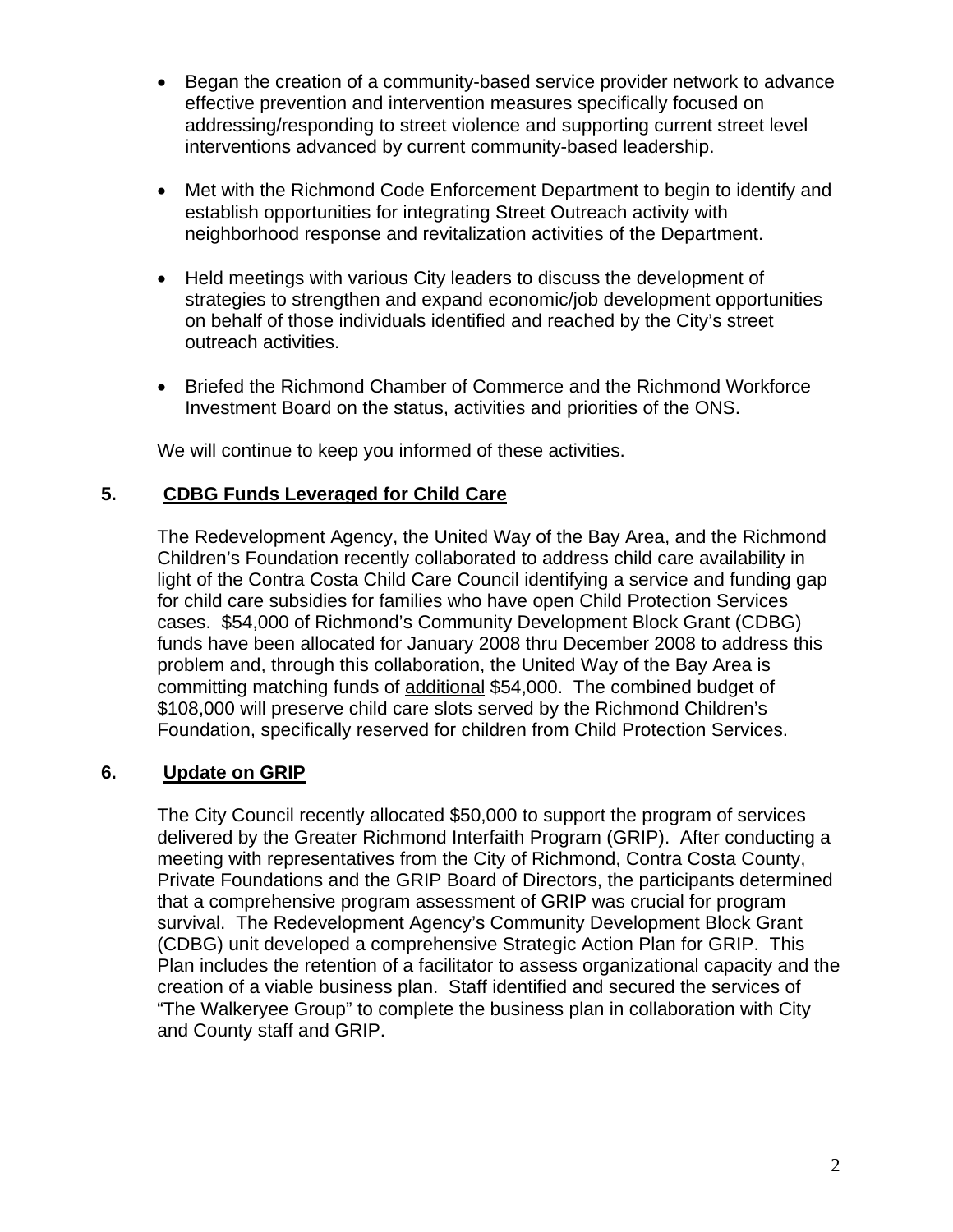## **7. General Plan Advisory Committee Update**

On Wednesday, December 5<sup>th</sup>, the General Plan Advisory Committee met to hear an update on the status of the jointly sponsored El Cerrito/Richmond – San Pablo Avenue specific plan. The GPAC also discussed the draft Noise, Public Safety and Transportation elements of the General Plan. The next meeting will be held in January.

## **8. Neighborhood Design Standards**

This past Monday, a meeting was scheduled to receive input on draft neighborhood design standards. Because of light attendance at this meeting, additional outreach meetings will be scheduled for January. In the meantime, draft design standards for Richmond's heritage homes have been posted to the Planning Department WEB site, with Spanish Revival, Richmond Bungalow, Craftsman and Tudor styles on display. Design standards for the post war "gable L" style are still in development. Representatives from Opticos, the City's consultant on this project, recently toured the Pullman, Coronado and Santa Fe neighborhoods in order to identify any additional architectural styles. Opticos is also preparing guidelines that will help residents match fence styles with Architecture types in Richmond's 'Heritage' neighborhoods.

## **9. Kaiser Permanente Application Submitted**

On Friday, Kaiser Permanente submitted an application to construct a parking structure with a small retail component on Macdonald Avenue between  $7<sup>th</sup>$  &  $8<sup>th</sup>$ Streets on the former J.C. Penney parcel. The proposed project will also include modular administrative offices that will support the expanding medical facility.

## **10. Richmond Becoming International Role Model for Innovative Community Planning and Urban Design**

Dr. Richard Kreutzer, Branch Chief of the Environmental Health Investigations Branch of the California Department of Public Health, is presenting "Public Health in Community Planning and Urban Design: Sharing the Experience of Updating the Richmond, California, General Plan" at an international forum for public health sponsored by the Shanghai Municipal Bureau of Health and the Shanghai Center for Disease Control on December 11-14, 2007. Dr. Kreutzer is a member of Richmond's Community Health and Wellness Element Technical Advisory Group.

The Health and Wellness Element of the City's General Plan, a grant funded part of the current General Plan update, recognizes that the health of a city is not simply about ensuring adequate hospitals and doctors; it is a foundational element of a community. For example, city design that encourages people to depend on their cars to access goods and services leads to increases in obesity, diabetes, heart disease and stroke rates, as well as injuries and pollution-related respiratory illnesses. Designing traffic calming features and interconnected pedestrian and bike paths, along with activating underused city streets, encourages people to walk again.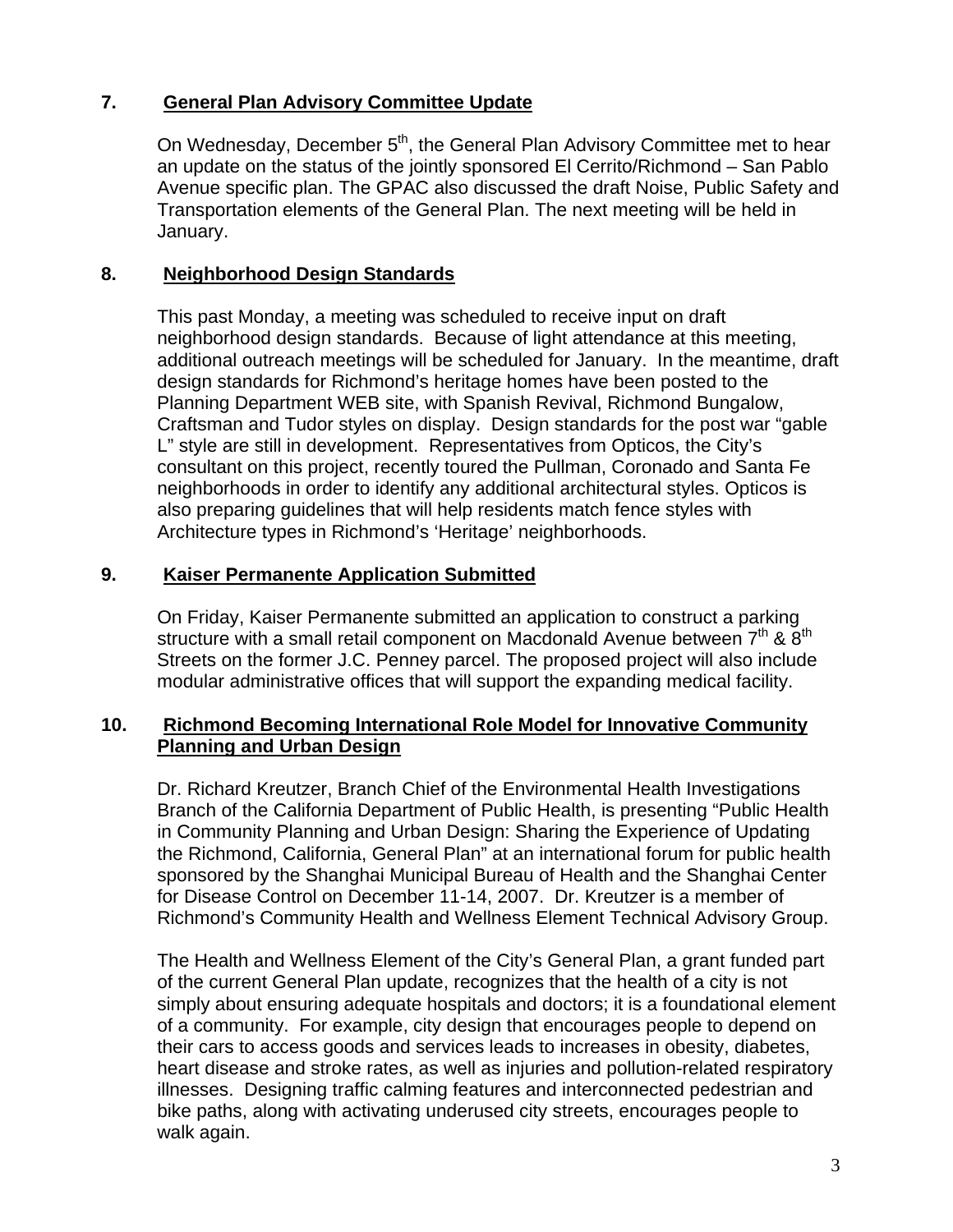The City's General Plan Health Element is perceived as a breakthrough concept that's fundamentally changing the way cities plan for the future, and will now be featured internationally in a presentation in Shanghai, China.

## **11. Recreation Department Activities**

The following are some of the key activities in progress or completed by the Recreation Department this past November:

- The Youth Sports group completed a cooperative agreement with the West County School District's Bright Futures Program for provision of after school activities;
- Youth Sports collaborated with PAL, the YMCA, and the recently elected Little League Board and Committee, to conduct the first Little League Registration on December 1, 2007.
- The Recreation Spring/Summer Activities Guide is scheduled to be distributed by February 2008, with the listing of program activities increasing to 32 pages.
- The Recreation Department applied for a grant through the office of Boating and Waterways to seek funding for water safety, outdoor recreation and kayaking programs. We will keep you informed as to our success in securing these funds.
- Planning and coordinating of the  $55<sup>th</sup>$  annual Snowball and Senior Winter Ball dances are nearly complete with the events being held on December  $7<sup>th</sup>$  and  $8<sup>th</sup>$ , respectively, at the crane-way section of the Ford Building.
- The City of Richmond 1<sup>st</sup> annual citywide Youth Chess Tournament has been scheduled for December  $8<sup>th</sup>$  at the Recreation Complex from 10:00 AM to 2:00 PM.
- Staff at the MLK, Parchester and Shields/Reid community centers hosted Thanksgiving meals for their communities.

# **12. Safe School Zone -- Gun Free & Drug Free Signs**

Based on City Council direction, the Public Works Department will start the installation of Safe School Zone – Gun and Drug Free Signs at Nystrom Elementary School on Monday, December 10<sup>th</sup> beginning at 9:00 AM.

# **13. Public Works Department Activities**

The Public Works Department reports the following significant issues for the upcoming week:

- During the next week, the Department will participate in a partnership with CALTRANS and the Police Department in a joint clean up operation including graffiti removal, tree trimming, weed abatement, and illegal dumping on Bay View Avenue South, and Columbia Ave. and San Joaquin Street.
- On Tuesday, the Department will work in partnership with the Union Pacific Railroad to complete graffiti removal along the railroad tracks on Carlson Boulevard.